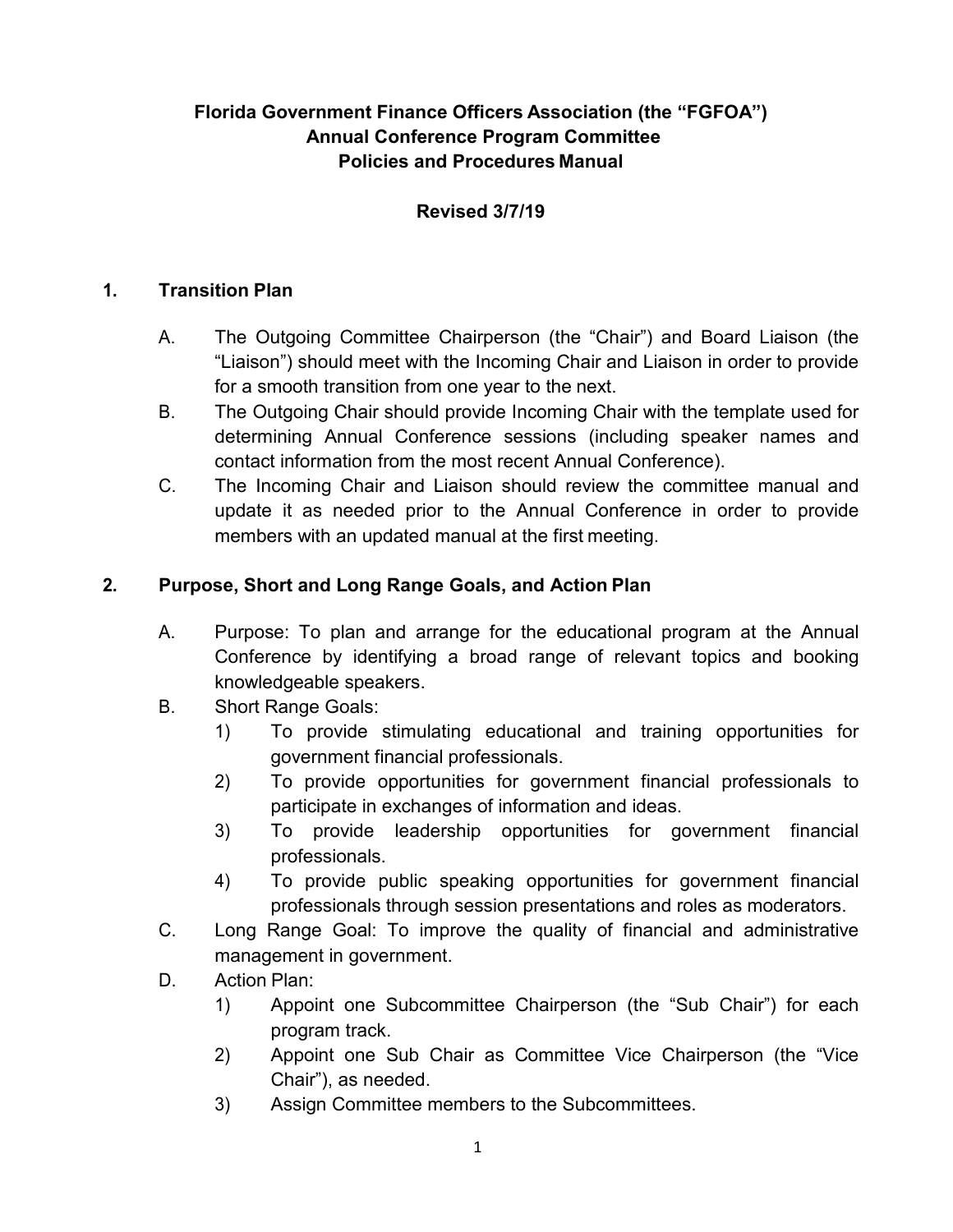- 4) Request evaluations of speakers from the last Annual Conference and historical information on past speakers from the Florida League of Cities' (the "FLC") administrative contact.
- 5) Recommend topics for all Annual Conference sessions for the FGFOA Board of Directors' (the "Board") approval.
- 6) Contact potential speakers for each session.
- 7) Obtain the Board's approval for speakers.
- 8) Provide contact information for each approved speaker to the FLC's administrative contact.

## **3. Membership Structure**

- A. The Committee is generally composed of *20-30* members plus the Chair. This provides a sufficient number of members to accomplish the duties and responsibilities assigned to the Committee.
- B. The Chair is appointed by the FGFOA President and serves as overall coordinator (Chair MUST be an Active member).
- C. The Chair appoints one Sub Chair for each major area of responsibility (Sub chairs MUST be Active members). Those areas include:
	- 1) Accounting, Auditing, and Financial Reporting;
	- 2) Budget, Economics, and Financial Planning;
	- 3) Policy, Leadership, Strategic Planning, Personnel (Including Florida Institute of Certified Public Accountants (the "FICPA") Ethics session and the Leadership Pre-Annual Conference;
	- 4) Banking, Investment, Risk, Treasury Management, and Debt Management (including the Investments Pre-Annual Conference; and
	- 5) Technology.
- D. The Chair appoints one Sub Chair as the Vice Chair, as needed, for the purpose of providing added support to the Chair.
- E. Each Sub Chair is responsible for coordination of activities associated with the tasks assigned to that Subcommittee.
- F. Each Committee member is assigned to one or more of the Subcommittees.

# **4. Member Responsibilities**

- A. Committee Chairperson
	- 1) Coordinates all major aspects of the Committee meetings.
		- a. Establishes times and places.
			- i. Meetings can be in person or by conference call, as well as Go-To-Meeting.
			- ii. The FLC can provide meeting space in Orlando.
			- iii. The FLC can arrange conference calls and Go-To-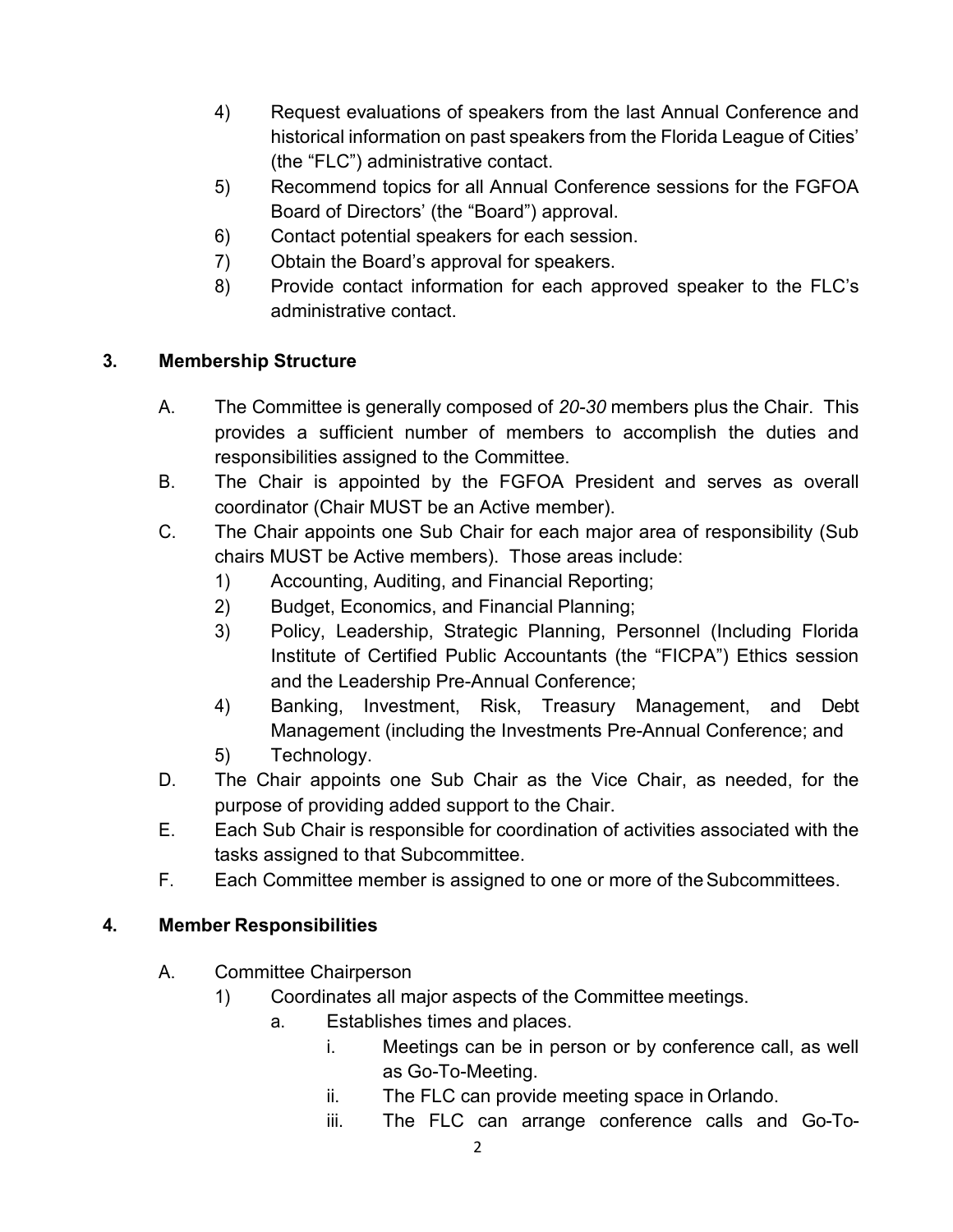Meetings, if requested.

- b. Conducts Committee meetings.
	- i. Prepares meeting agenda.
	- ii. Makes sure minutes of the meeting are taken.
- c. Assists Sub Chairs' activities.
- d. Motivates and involves all Committee members.
- 2) Reports Committee activities.
	- a. Keeps Committee members and Liaison apprised of Committee activity and progress.
	- b. Prepares and presents reports about Committee progress for scheduled Board meetings. If unable to attend, coordinates with the Liaison and/or Vice Chair for Committee report presentation.
- 3) Prepares a report for the Annual Conference business luncheon, summarizing all Committee activities for theyear.
- 4) Attends the Annual Conference and assists in the smooth flow of sessions.
- 5) Assists with the transition of responsibilities to the new Liaison and Chair.
- 6) Sends an electronic version of the Annual Conference program schedule and session descriptions to the Incoming Chair to utilize as a guide.
- 7) Solicits additional Committee members, if necessary.
- 8) Informs Committee members of key dates/deadlines.
- 9) Coordinates with FLC administrative staff on administrative matters, as needed.
- B. Vice Chair
	- 1) Assists Chair in coordinating Committee activities.
	- 2) Assists Chair in updating the speaker guidelines and moderator training presentation documents.
- C. Subcommittee Chairpersons
	- 1) Coordinate the Subcommittee meetings.
		- a. Establish meeting times and places.
			- i. Meetings can be in person or by conference calls.
			- ii. The FLC can arrange conference calls and Go-To-Meetings, if requested.
		- b. Conduct Subcommittee meetings.
		- c. Assist the Chair and other Sub Chairs.
		- d. Motivate and involve all Subcommittee members.
	- 2) Report Subcommittee activities.
		- a. Keep the Committee and Subcommittee members apprised of Subcommittee activity and progress.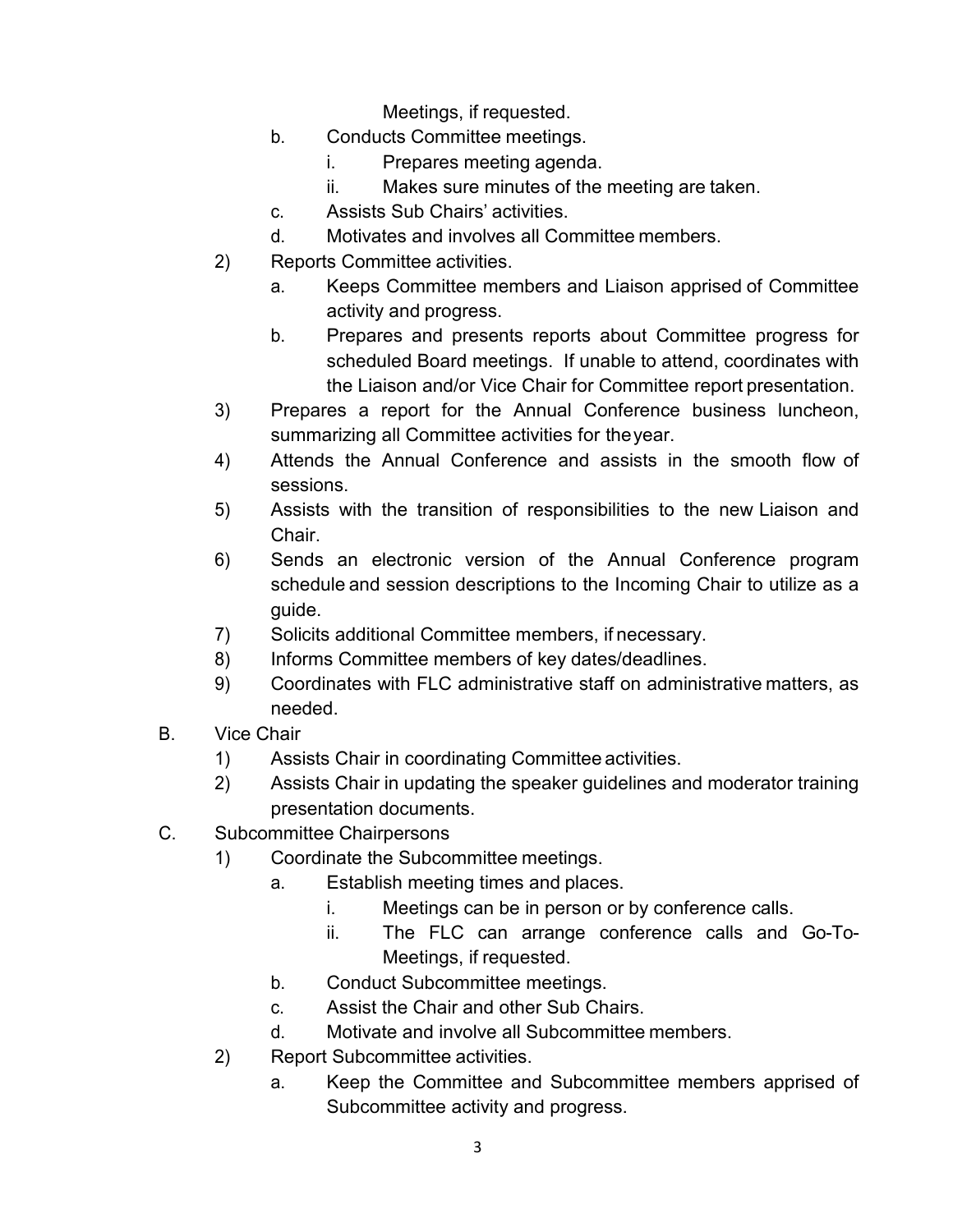- b. Participate in periodic meetings between the Committee Chair and Sub Chairs.
- c. Participate in periodic meetings of the Committee.
- 3) Attend the Annual Conference and assist in the smooth flow of sessions.
- D. Members (Can be Active, Associate, Retired, or Student members of the FGFOA)
	- 1) Develop sessions for the Annual Conference.
		- a. Select topics for each session. Sessions shall be balanced among the five (5) main tracks and the Pre-Annual Conference using a combination of 100-minute, 75-minute and 50-minute sessions. The main tracks include:
			- i. Accounting, Auditing, and Financial Reporting.
			- ii. Budget, Economics, and Financial Planning.
			- iii. Policy, Leadership, Strategic Planning, Personnel (including FICPA Ethics).
			- iv. Banking, Investment, Risk, Treasury Management, and Debt Management.
			- v. Technology.
			- vi. Investment and Leadership Pre-Annual Conference: four 100- minute sessions each (totaling 800 minutes of Continuing Professional Education).
		- b. Create titles and short topic descriptions for inclusion in the Annual Conference brochure.
		- c. Suggest speakers.
		- d. Obtain speaker consent to present.
		- e. Obtain speaker contact information.
		- f. Obtain speaker engagement form from speaker (provide to Sub Chair and FLC by way of Annual Conference speaker's confirmation link).
	- 2) Attend meetings as called, including but not limited to:
		- a. The organizational meeting held at the Annual Conference.
		- b. Subsequent Committee meetings called by the Committee Chair.
		- c. Subcommittee meetings called by theSubcommittee Chair.

#### **5. Florida League of Cities' Responsibilities**

The FLC remains in contact with the Conference Program Chair and contacts the speakers as needed prior to the Annual Conference to request presentation materials and bios, if not included on the Annual Conference speaker's confirmation link.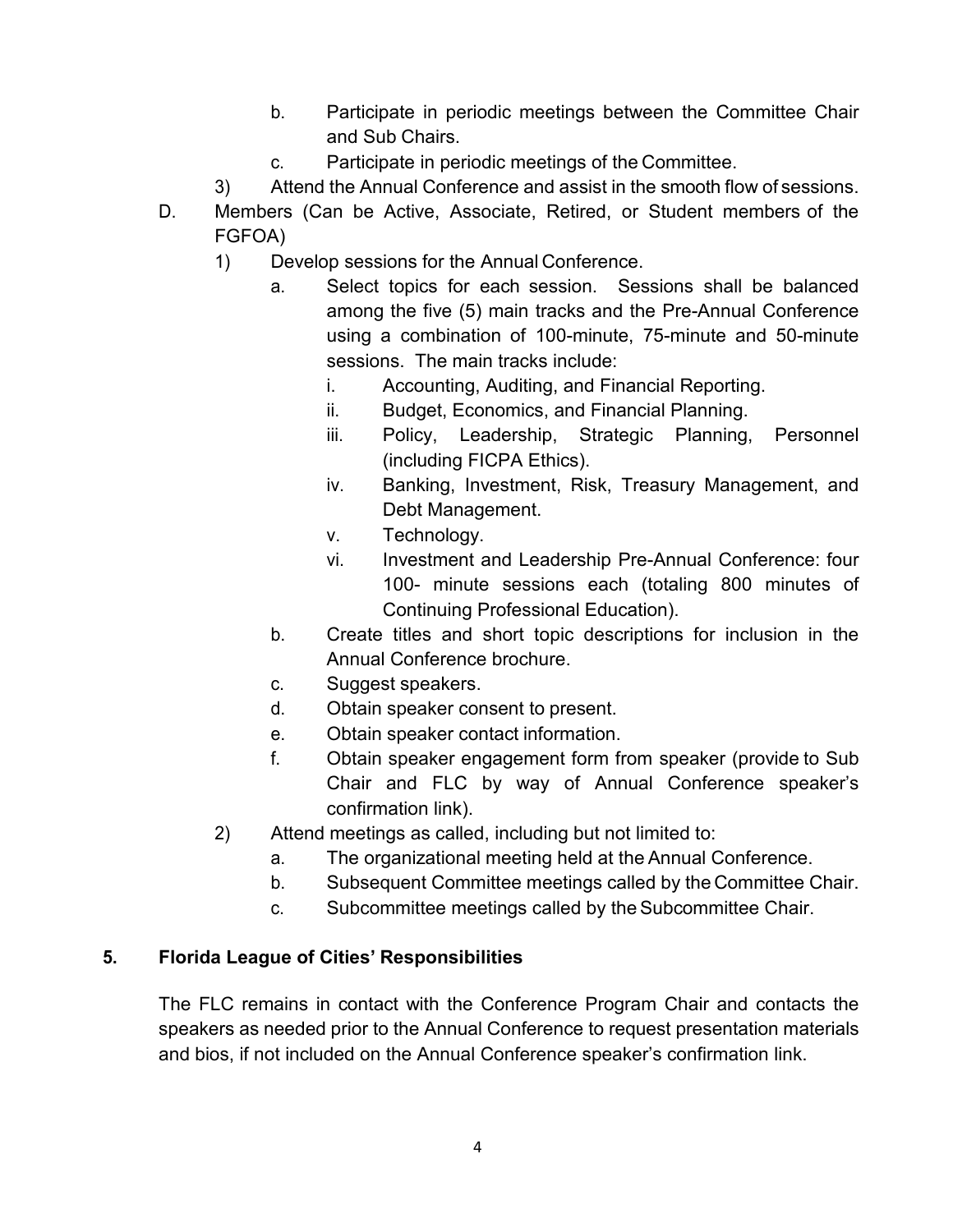## **6. Terms**

Members are appointed for a one-year term and are encouraged to continue on the Committee for at least three years to provide the institutional knowledge and experience necessary for successful operation of the committee.

### **7. Timeline**

- A. The Committee will hold an organizational meeting at the Annual Conference.
- B. The Committee will convene a second meeting within one month of the Annual **Conference**
- C. The Committee will develop a program schedule by session, title, and topic description by mid-October.
- D. The Committee will complete session descriptions, day, and time for Board approval in October-November.
- E. The Committee will provide the Board a list of speakers for each topic by the first meeting of the calendar year. The Committee will also verify the accuracy of topic title. Descriptions with the speaker's planned presentation must be approved by the Board.
- F. The Committee will finalize the roster of recommended speakers and completed speaker engagement forms by February for inclusion into the Annual Conference Announcement.

#### **8. Budget Considerations**

- A. The annual budget provides for expenses associated with committee meetings, such as meals and conference calls.
- B. Expenses associated with national speakers for the Annual Conference from the Governmental Accounting Standards Board (the "GASB"), FICPA, and the Government Finance Officers Association (the "GFOA"), must be approved by the Board in advance.
- C. Committee expenses must be approved by the Board.

# **9. Minutes, Reports, and Correspondence**

- A. Minutes The Chair must keep minutes of each meeting and maintain copies for use by the next Chair and Committee.
- B. Reports A Committee report is required for each Board meeting,. The report is transmitted as an agenda item and should include the status of the program schedule by session, title, presenter, and description.
- C. Reports An Annual Report is required from each Committee prior to the Annual Conference. This report should be a summary of the accomplishments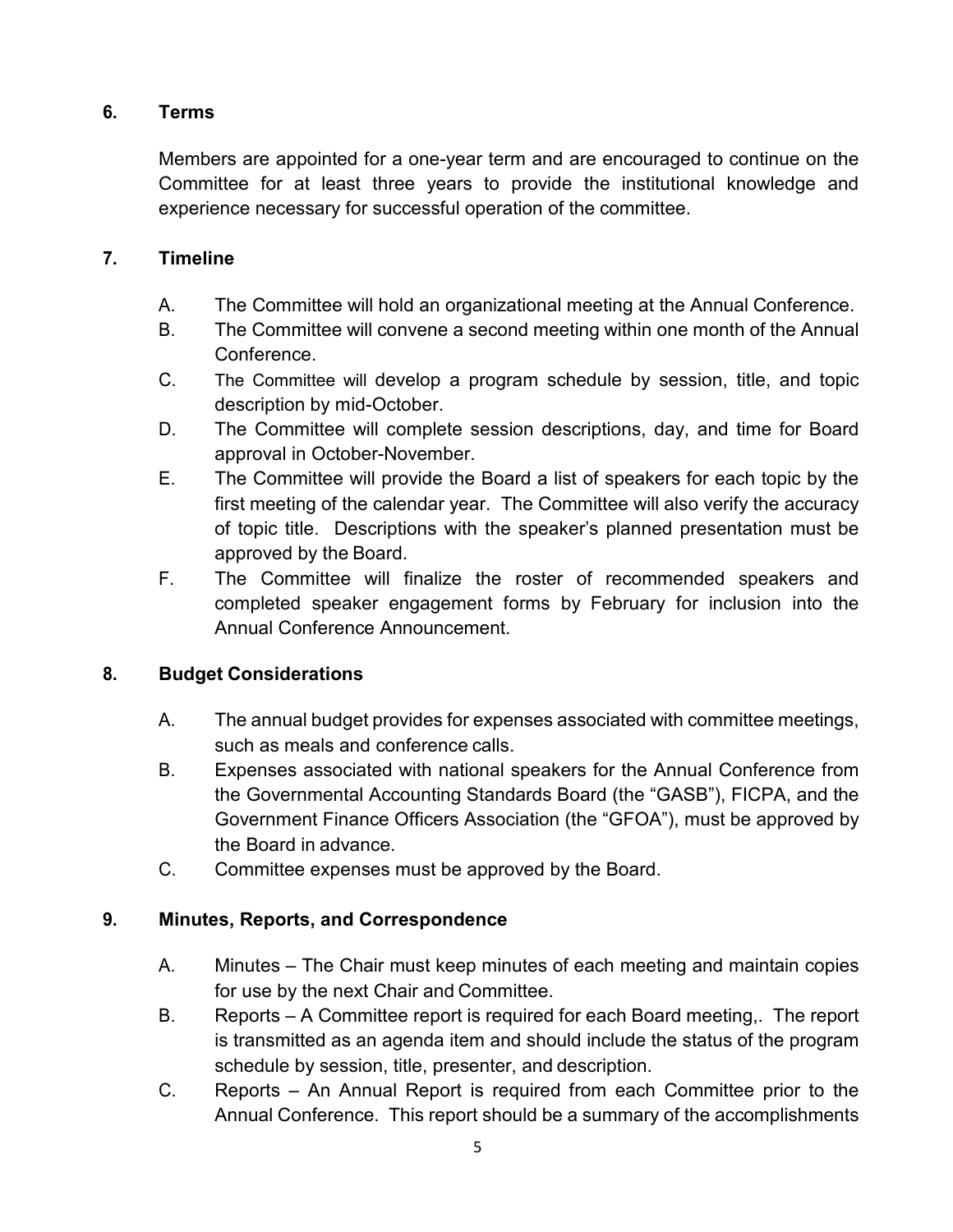of the Annual Conference Committee for the year.

- D. Correspondence It should be maintained in an electronic format and shared with the incoming Chair.
- E. Correspondence Conference Committee agenda reports, quarterly and yearend reports will be due to the FLC periodically during the term. The deadlines will be provided by the FLC.

## **10. Special Tasks for This Committee**

Moderators will complete a feedback form, either by paper or via the Annual Conference application (app) if available after each speaker. This feedback is essential to the planning of the subsequent year's Annual Conference.

#### **11. General Considerations**

Any exceptions to these general considerations must be approved by the Board.

- A. Only Active Members may serve as Committee and Subcommittee Chairs.
- B. Vendor firms may only be represented at one session of the Annual Conference regular program. Exceptions may occur for one of the following reasons:
	- 1) A vendor firm may speak at a Pre-Annual Conference session as well as a regular session so long as the speaker from the firm that speaks at a regular session is different than the Pre-Annual Conference session speaker.
	- 2) A vendor firm, if contracted to speak at the FICPA Ethics session, may also be represented at a session so long as the speaker from the firm that speaks at a regular session is different than the FICPA Ethics session speaker.
- C. Session speakers shall be rotated so that one speaker does not speak more than two consecutive Annual Conferences in order to continually provide fresh speakers to the membership. This requirement shall apply to all speakers excluding quasi-governmental speakers from GASB, GFOA, FLC, FICPA, and FGFOA.
- D. Presenters are volunteers and do not receive compensation or expenses for their services.
- E. After the master schedule is approved by the Board and is submitted to the FLC, the Chair solicits volunteers to serve as Moderators. Moderators must be Active Members. The Chair shall reach out to the following, in order, to serve as Moderators.
	- 1) FGFOA Board of Directors;
	- 2) Annual Conference Program Sub Chairs and committee members;
	- 3) FGFOA Past Presidents;
	- 4) FGFOA Committee Chairpersons;